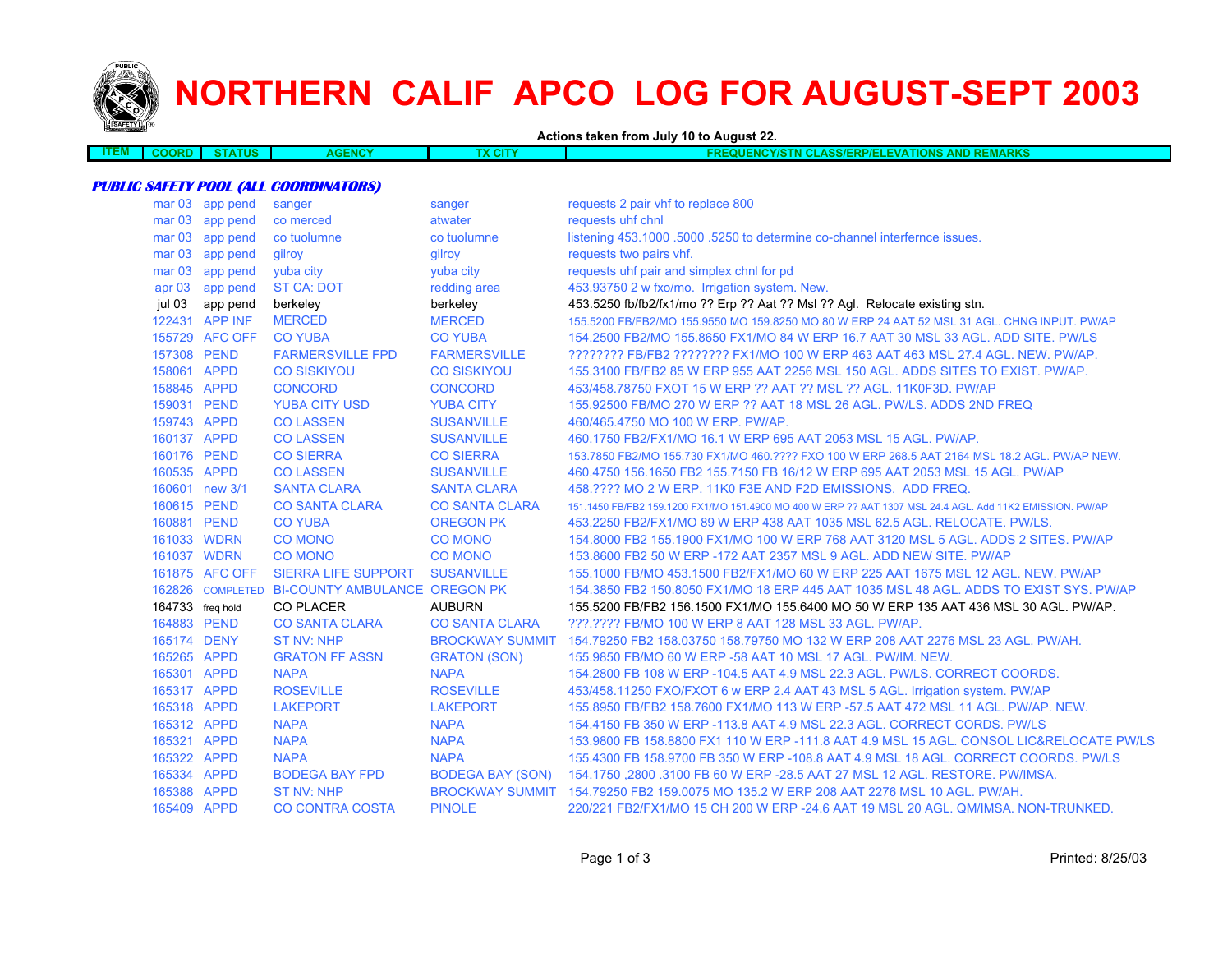| 165410 APPD             |                 | <b>CO CONTRA COSTA</b> |                       | CO CONTRA COSTA 220/221 FB2 15 CH 60 W ERP 585 AAT 786 MSL 43 AGL. QM/IMSA. NON-TRUNKED. (MULTIPLE SITES)          |
|-------------------------|-----------------|------------------------|-----------------------|--------------------------------------------------------------------------------------------------------------------|
| 165411 APPD             |                 | <b>CO CONTRA COSTA</b> |                       | CO CONTRA COSTA 220/221 FB2 15 CH 200 W ERP 133.5 AAT 221 MSL 10 AGL. QM/IMSA. NON-TRUNKED. (MULTIPLE SITES)       |
| 165558 APPD             |                 | <b>NAPA</b>            | <b>NAPA</b>           | 485.48750 FX1 35 W ERP ?? AAT 6.1 MSL 5.8 AGL. PW/AP. ADD TO EXIST SYSTEM.                                         |
| 165588 PEND             |                 | ST CA: DOT             | <b>SACRAMENTO</b>     | 453/458.08750 .11250 MO 2 W ERP 11K2F1D, NEW, PW/AASHTO, MANY IRREGULARITIES,                                      |
| 165608 APPD             |                 | <b>CO CONTRA COSTA</b> | CO CONTRA COSTA       | 220/221 FB2/FX1/MO 15 CH 60 W ERP 585 AAT 786 MSL 43 AGL, QM/IMSA, NON-TRUNKED.                                    |
| 165619 PEND             |                 | ST CA: B&G             | SACRAMENTO            | 453.3000 FB2/MO 60 W ERP 49 AAT 8 MSL 46 AGL. PW/APCO.                                                             |
| 165649 APPD             |                 | ST CA: DOT             | <b>STOCKTON</b>       | 453.91250 FXO/FXOT 6 W ERP 2.0 AAT 3.7 MSL 7.0 AGL. PW/AASHTO.                                                     |
| 165708 APPD             |                 | <b>MARINA</b>          | <b>MARINA</b>         | 453.93750 FXO 5.6 W ERP H ?? AAT 54 MSL 6.8 AGL. RX LINK 11K2, PW/AP                                               |
| 165804 APPD             |                 | CO CONTRA COSTA        | CO CONTRA COSTA       | 220/221 FB2/FX1/MO 15 CH 60 W ERP 585 AAT 786 MSL 43 AGL, QM/IMSA, NON-TRUNKED.                                    |
| 165903 WDRN             |                 | <b>CO MARIPOSA</b>     | <b>CO MARIPOSA</b>    | 2222.2222 MO 22 ERP 22 AAT 22 MSL 22 AGL, MG/UTC. INCOMPLETE DATA.                                                 |
| 165917 APPD             |                 | <b>CO CALAVERAS</b>    | <b>CO CALAVERAS</b>   | 155.5500 .7600 FB/FB2/MO 159.04500 FX1/MO 200 W ERP 166 AAT 1996 MSL 30 AGL. PW/AP                                 |
| 165917 PEND             |                 | <b>CO CALAVERAS</b>    | <b>CO CALAVERAS</b>   | 155.5500 .7600 FB/FB2/MO ???.???? FX1/MO 200 W ERP 166 AAT 1996 MSL 30 AGL. PW/AP                                  |
| 165987 APPD             |                 | DON PEDRO REC AREA     |                       | MOCCASIN-LAGRANGE 151.4750 FB 159.2850 FX1 100 W ERP 75 AAT 293 MSL 12 AGL. HQ & ENTRY KIOSKS. ADD STNS. PW/IMSA   |
| 165987 APPD             |                 | DON PEDRO REC AREA     | <b>MOCCASIN</b>       | 155.0850 FB2 151.0550 5 W ERP 100 W ERP 393 AAT 293 MSL 12 AGL. ADD 2ND CHNL. PW/IMSA                              |
| 166001 APPD             |                 | CO INYO                |                       | CO INYO & VICINITY 151.0250 FB2/MO 156.0600 FX1/MO 155.4150 FX1 2.1 W ERP 1708 AAT 3238.9 MSL 17 AGL. MULTI SITES. |
| 166001 APPD             |                 | CO INYO                | CO INYO & VICINITY    | 453. 3375 .9500 .2500 .8125 FX2 458.3375 .9500 .2500 .8125 FX1 28.8 W ERP VARIOUS AAT MSL AGL. PW/AASHTO           |
| 166059 APPD             |                 | <b>SAN FRANCISCO</b>   | <b>SAN FRANCISCO</b>  | 155.3400 FB 100 W ERP 226 AAT 259.1 MSL 54.9 AGL. ADD STNS. PW/AP                                                  |
| 166061 APPD             |                 | <b>NAPA</b>            | <b>NAPA</b>           | 155.4300 FB/FB2 110 W ERP -18.9 AAT 15 AGL. PW/AP. ADD NEW SITE TO EXIST.                                          |
| 166063 APPD             |                 | <b>NAPA</b>            | <b>NAPA</b>           | 153.9800 FB/FB2 110 W ERP -18.9 AAT 15 AGL. PW/AP. ADD NEW SITE TO EXIST.                                          |
| 165987 APPD             |                 | DON PEDRO REC AREA     |                       | MOCCASIN-LAGRANGE 151.4750 FB 159.2850 FX1 100 W ERP 75 AAT 293 MSL 12 AGL. HQ & ENTRY KIOSKS. ADD STNS. PW/IMSA   |
| 165987 APPD             |                 | DON PEDRO REC AREA     | <b>MOCCASIN</b>       | 155.0850 FB2 151.055 MO 5 W ERP 100 W ERP 393 AAT 293 MSL 12 AGL. ADD 2ND CHNL. PW/IMSA                            |
| 166300 APPD             |                 | PALM DRIVE HOSPITAL    | <b>SEBASTOPOL</b>     | 155.4300 .355 FB/MO 157.4500 FB 100 W ERP -25.5 AAT 32 MSL 23 AGL. PW/IMSA. RESTORE.                               |
| 166460 APPD             |                 | SAN FRANCISCO, CI/CO   | <b>SAN FRANCISCO</b>  | 155.3400 FB 100 W ERP -41.2 AAT 72 MSL 19.1 AGL. ADD STNS. PW/AP                                                   |
| 166748 APPD             |                 | CO MONO                | CO MONO               | 153.8600 9200 154.0250 FB2/MO 30 W ERP 927 AAT 3039 MSL 40 AGL. PW/AP. RESTORE.                                    |
| 166753 APPD             |                 | CO MONO                | CO MONO               | 153.8600 154,8000 FB2/MO 75 W ERP 392.9 AAT 3064 MSL 4 AGL. PW/AP. ADDS SITES TO EXIST.                            |
| 166754 APPD             |                 | <b>CO PLUMAS</b>       | <b>CO PLUMAS</b>      | 154.1900 155.0850 FB2/MO 155.30250 FB2T 150.78250 FX1T 28 W ERP 708.4 AAT 2229 MSL 9 AGL. MODS/ADDS PW/IMSA        |
| 166762 APPD             |                 | <b>CORCORAN</b>        | CORCORAN              | 453/458.16250 FB2/MO 60 W ERP 12 AAT 61 MSL 6 AGL. NEW TRANSIT. PW/AASHTO.                                         |
| 167028 APPD             |                 | CO CONTRA COSTA        | <b>LIVERMORE</b>      | 153.8300 .2050 .2650 .2800 .2950 .3850 MO 100 W ADDS 20K0F2D EMISSION PW/AASHTO                                    |
| 167029 APPD             |                 | CO CONTRA COSTA        | <b>CONCORD</b>        | 151.0250 156.0450 MO 100 W ERP 0 AAT 0 MSL 0 AGL, 20K0F2D ONLY, PW/AASHTO                                          |
| 167030 DENY             |                 | CO CONTRA COSTA        | <b>VARIOUS</b>        | 151.0250 FX1T 153.8150 .8300 154.2050 .2800 .3850 FB/FBT 300 W ERP V AAT V MSL V AGL ALL EMISSIONS. PW/AASHTO      |
| 167031 DENY             |                 | CO CONTRA COSTA        | PLEASANT HILL         | 153.8150 FB 300 W ERP -104 AAT 37 MSL 31 AGL. ALL EMISSIONS. PW/AASHTO                                             |
| 167031 DENY             |                 | CO CONTRA COSTA        | <b>CROCKETT</b>       | 153,8150,8300 154,2800,3850 156,0450 FB 133 W ERP 213 AAT 273 MSL 36.6 AGL, ALL EMISSIONS, PW/AASHTO,              |
| 167031 DENY             |                 | CO CONTRA COSTA        | <b>RICHMOND</b>       | 153.8150 154.2800 .3850 156.0450 FB 86 AAT 113 MSL 19 AGL. ALL EMISSIONS. PW/AASHTO                                |
| <b>470-512 MHz POOL</b> |                 |                        |                       |                                                                                                                    |
|                         | nov 02 app pend | st ca: oes             | bay area (coord chnl) | ???.???? Fb/fb2/fx1/mo ?? W erp ?? Aat ??msl ??agl. Bay inter-agency intercom.                                     |
|                         | aug 03 app pend | san mateo              | san mateo             | 482.98750 fb2/mo 274 w erp 85 aat 221 msl 9 agl. Pw. Add freq to exist system.                                     |
|                         | 165374 new 6/18 | <b>SKIP MAY</b>        | <b>MT VACA</b>        | 489.51250 FB6/MO6 22 W ERP 619 AAT 823 MSL 52 AGL. IG/ITA.                                                         |
| 165564 APPD             |                 | <b>CHAMPION</b>        | <b>DALY CITY</b>      | 483.73750 FB6 250 W ERP 410 AAT 368.8 MSL 85 AGL. RELOCATE. IG/AM.                                                 |
| 165565 APPD             |                 | <b>CHAMPION</b>        | <b>DALY CITY</b>      | 483.78750 FB6 250 W ERP 410 AAT 368.8 MSL 85 AGL, RELOCATE, IG/AM.                                                 |

SAN JOSE 482.6750 FB6/MO 15 W ERP ??? AAT ???? MSL ?? AGL. IG/PCIA.

165603 APPD CHAMPION DALY CITY 483.78750 FB6 250 W ERP 410 AAT 368.8 MSL 85 AGL. RELOCATE. IG/AM. 165629 APPD CHAMPION DALY CITY 483.78750 FB6 250 W ERP 410 AAT 368.8 MSL 85 AGL. RELOCATE. IG/AM.

165674 APPD CHAMPION DALY CITY 483.78750 FB6 250 W ERP 410 AAT 368.8 MSL 85 AGL. RELOCATE. IG/AM.

165654 PEND JOSY THOMAS